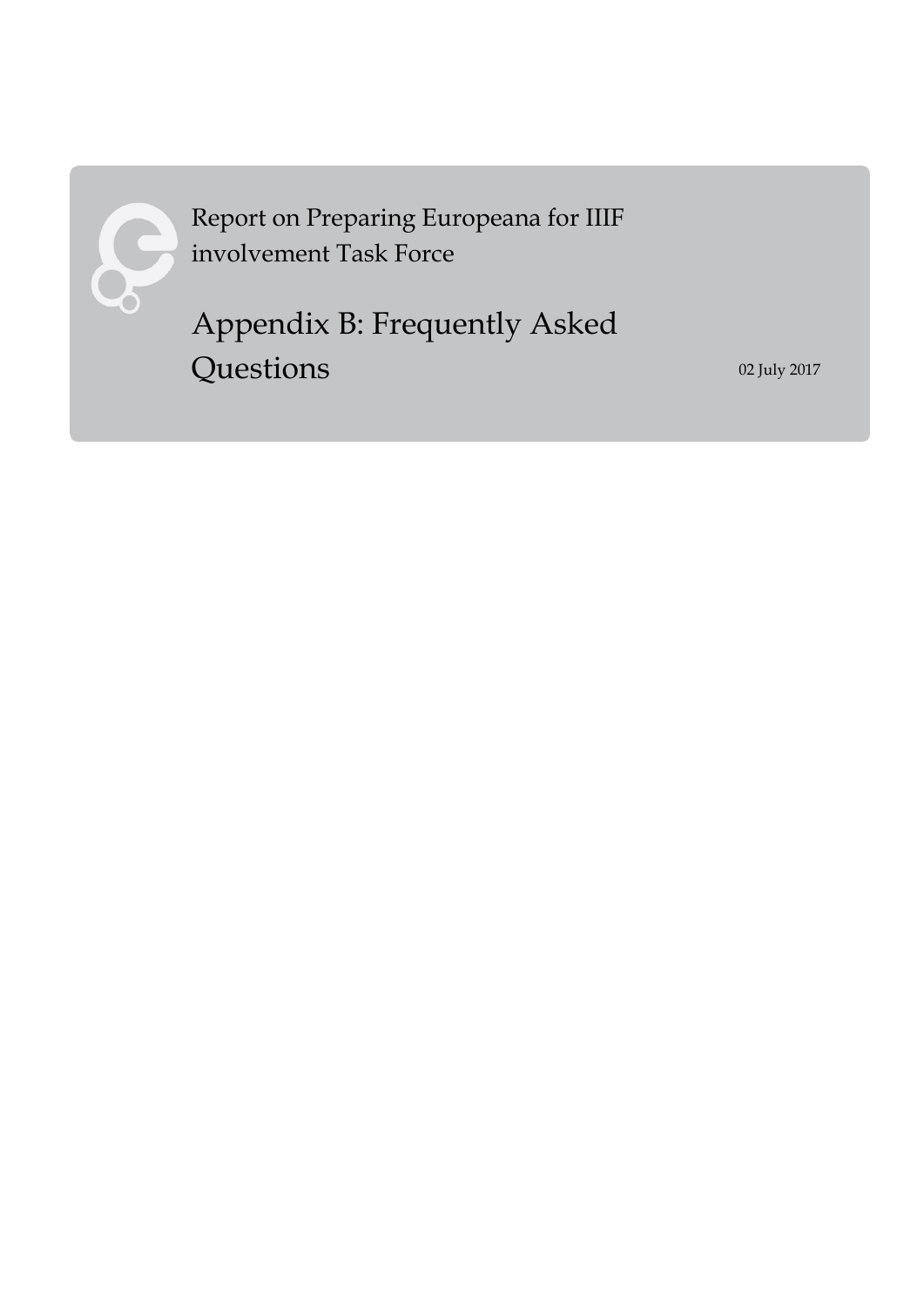# Appendix B: Frequently Asked Questions

The Task Force has compiled a list of questions and answers assumed to be useful to address important concerns with respect to the Europeana community. Simple questions are listed first, more complex ones as the list goes on.

### **1. Is IIIF an aggregator? (Question has been copied from the [IIIF Museum-specific FAQs\)](https://docs.google.com/document/d/1yXBvJ9mPhLgo81npqxbLV2MImRXYXtfBBYtW6TzeNAY/)**

**Answer**: No, IIIF does not aggregate content. IIIF defines APIs that allow for interoperability between digital image repositories. Because these APIs are well documented and understood, use of IIIF can enable aggregators such as DPLA and Europeana to access your images more easily.

### **2. What is the relationship between the IIIF Presentation API and metadata?**

**Answer**: The IIIF Presentation API specifies a web service that returns JSON-LD structured documents that together describe the structure and layout of a digitized object or other collection of images and related content. Metadata in the Presentation API is provided as pairs of human readable label and value to be displayed to the user. Note however that the Presentation API metadata is about presentation semantics rather than descriptive semantics [\(http://resources.digirati.com/iiif/an-introduction-to-iiif/\)](http://resources.digirati.com/iiif/an-introduction-to-iiif/).

### **3. What is a Manifest? Are they required by Europeana?**

**Answer**: The JSON-LD that describes the structure and layout of a digitized object is called IIIF Manifest. It includes the descriptive, rights and linking information for the object. Europeana accepts IIIF objects without manifests (e.g.

[http://data.europeana.eu/item/2064116/Museu\\_ProvidedCHO\\_Nationalmuseum\\_\\_Swede](http://data.europeana.eu/item/2064116/Museu_ProvidedCHO_Nationalmuseum__Sweden_98134) [n\\_98134\)](http://data.europeana.eu/item/2064116/Museu_ProvidedCHO_Nationalmuseum__Sweden_98134).

# **4. What display metadata can/should be included in IIIF manifests? What descriptive properties of the IIIF manifest are shown in Europeana? Is the linked structured metadata from the IIIF manifests used by Europeana?**

**Answer**:

- a. Metadata with presentation semantics fits in Manifest
- b. None at the moment.
- c. No. Europeana displays metadata obtained from EDM submitted directly.

#### **5. How do you link to structured descriptive metadata from your IIIF manifests?**

**Answer**: The linking property "seeAlso" can be used as link to a machine readable document that semantically describes the resource.

[\(https://groups.google.com/forum/#!searchin/iiif-discuss/seeAlso%7Csort:relevance/iiif](https://groups.google.com/forum/#!searchin/iiif-discuss/seeAlso%7Csort:relevance/iiif-discuss/DeLGCqZXJZ0/7RmCMgMBBgAJ)[discuss/DeLGCqZXJZ0/7RmCMgMBBgAJ\)](https://groups.google.com/forum/#!searchin/iiif-discuss/seeAlso%7Csort:relevance/iiif-discuss/DeLGCqZXJZ0/7RmCMgMBBgAJ)

### **6. Does IIIF only apply to open access images?**

**Answer**: IIIF standards can be applied to both open and restricted digital image content. The IIIF Authentication API provides interoperable access to restricted content through client